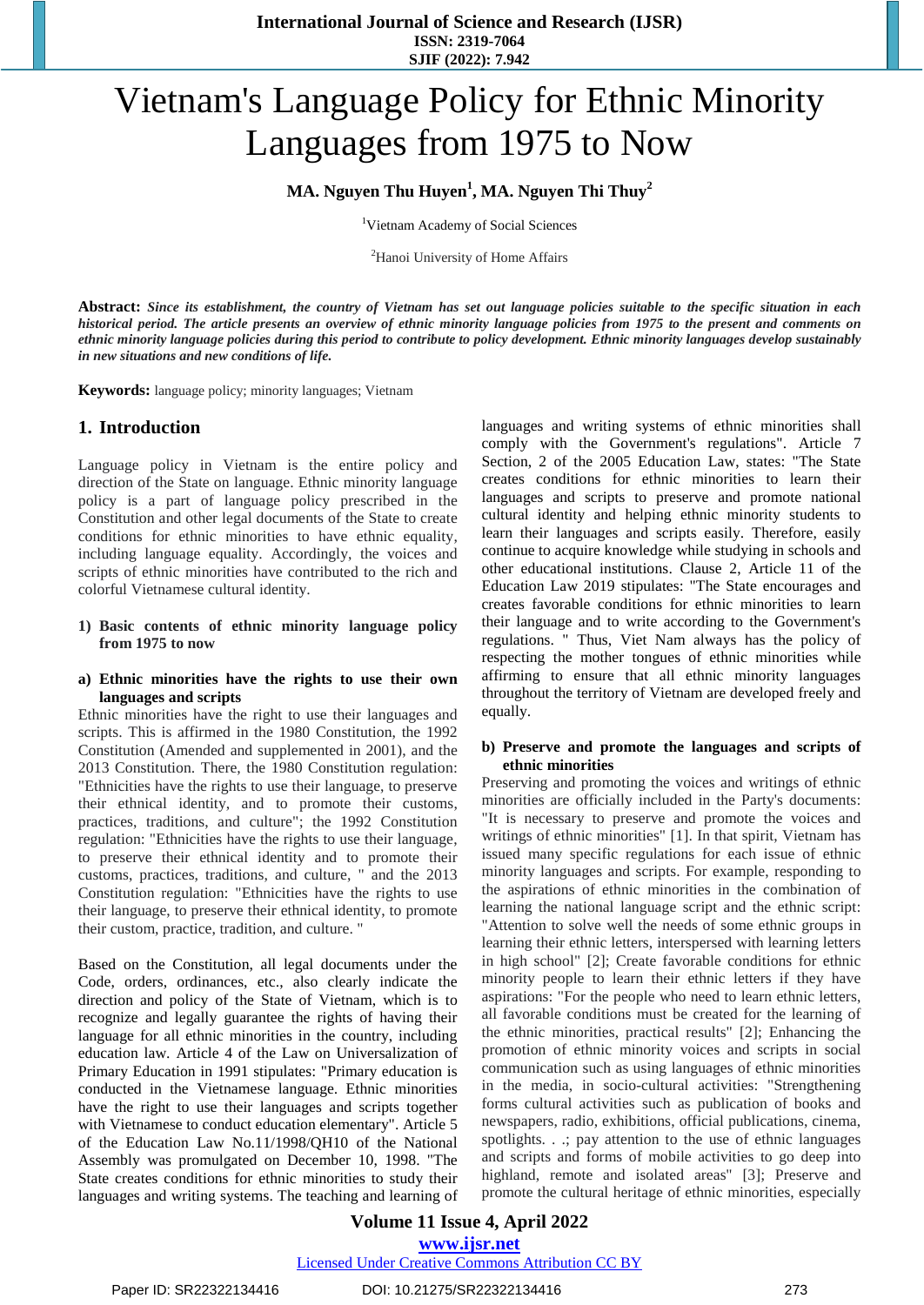# **International Journal of Science and Research (IJSR) ISSN: 2319-7064 SJIF (2022): 7.942**

their voices, scripts, costumes, traditional festivals, and positive cultural values in religions and beliefs" [4]; "Focusing on economic development, taking care of material and spiritual life, eradicating hunger, reducing poverty, raising people's intellectual level, preserving and promoting good cultural identity, language, writing and traditions beauty of the nations" [6]; Ensure the preservation of the language, writing, and national identity, and promote the acceptable customs, practices, traditions and culture of each nation" [5]. The use of ethnic minority languages will help them preserve and promote their traditional cultural identity.

#### **c) Language education in ethnic minority areas must be bilingual education**

In a multilingual social environment such as Vietnam's ethnic minorities, the State's language education policy is an important orientation to both provide ethnic minority people with the means of language for them to use in daily life and help to stabilize the society to develop the country and integrate with the world. Vietnamese is valued as a language to promote socio-economic development, while the mother tongue of ethnic minorities is valued as a tool to ensure the preservation and to promote the community's cultural identity. Hence, the State of Vietnam specifies that the policy of language education in ethnic minority areas must be bilingual. Decision No.53-CP dated February 22, 1980 of the Government Council, stipulates that: "In ethnic minority areas, ethnic script are taught simultaneously with the Vietnamese script at comprehensive schools and cultural supplement schools, in order to create conditions for learners to both understand the ethnic script and quickly grasp the Vietnamese script"; Officials and teachers working in ethnic minority areas must necessarily learn the languages and languages of the ethnic minorities where they work".

Bilingual policy is implemented by the Government mainly through the education system. Circular No.01/GD-DT dated February 3, 1997 of the Ministry of Education and Training guides the teaching of ethnic minority languages and scripts: "At elementary where teaches ethnic languages, ethnic languages are taught as a subject, equivalent to other subjects in schools, in order to help learners quickly and conveniently absorb the knowledge imparted by the ethnic languages and Vietnamese, contributing to the preservation and development of traditional languages, scripts and cultural capitals of ethnic minorities". Bilingual teaching has contributed to improving the quality of education in ethnic minority areas. Through the Vietnamese language, ethnic groups in localities get closer together, understand each other better, and can develop economic, culture, science and technology. . . together.

#### **d) Using ethnic minority languages in cultural and artistic activities**

Languages of ethnic minorities are always encouraged, promoted and honored by the State of Vietnam in cultural activities, literary and artistic works. Therefore, some specific policies related to the use of ethnic minority languages in cultural activities have been promulgated. Decision No.1270/QD-TTg of the Prime Minister Approving the project of preserving and developing the culture of Vietnam's ethnic minorities until 2020, in Section 7. The key tasks of the project emphasize: "Appreciate and organize the implementation of programs on the preservation and promotion of good traditional values, the development of new value of culture, literature and art, especially the promotion of languages and scripts of ethnic minorities"; Directive No.194/CT-BVHTTDL of the Ministry of Culture, Sports and Tourism dated October 20, 2011 on Organizing the implementation of the project on preserving and developing the culture of ethnic minorities in Vietnam until 2020 specified: "Introducing and promoting literary and artistic works, typical cultural heritages of ethnic minorities and bringing traditional cultural education of ethnic minorities into schools". Hence, many of folklore works of ethnic minorities such as: Singing for brides (Mong ethnic folk songs); Dam San epic, Xinh Nha epic (Ede ethnic group); Customary law (Giarai ethnic group, Mnong ethnic group) … has been introduced throughout the country in a bilingual form. This helps languages and scripts of ethnic minorities to exist and develop, and enriches the literary and artistic treasures of the Vietnamese peoples.

### **e) Using ethnic minority languages in the media**

Using languages of ethnic minorities in the media helping ethnic minority people have conditions to access information to improve people's knowledge. Therefore, the Government has issued such regulatory documents: Decree No.96/2003/ND-CP of the Government dated August 20, 2003 on Regulations on functions, tasks, powers, and organizational structure of Vietnam Television, in which Article 3, the organizational structure of Vietnam Television Station has the Ethnic Language Television Committee; Decision No.1659/QD-TTg dated October 26, 2020 approving the objectives and tasks of strengthening the production capacity of ethnic language television programs in the 2021-2025 period, including the following objectives: "Increasing the total broadcast time on 4 channels VTV5, VTV5 Southwest, VTV5 Central Highlands and VTV5 Northwest to 96 hours/day (24 hours/a day each channel), in which the total production time for new programs of 4 channels by 2025 is 13 hours 30 minutes/a day/4 channels; Increasing the total number of production and broadcasting languages to 27 (extending 04 languages compared to the present) including: H'Mong, Thai, Dao, Muong, San Chi, Ede, Jo Rai, Ba Na, Xe Dang, Je Trieng, Raglai, K'Ho, S'Tieng, Cham, Khmer, Pa Co-Van Kieu, Co Tu, Cao Lan, Ha Nhi, H'Re, Chu Ru, Cho Ro, M'Nong, Tay, Hoa, Ca Dong and Vietnamese"; Decision No.1270/QD-TTg dated July 27, 2011 approving the Project on preserving and developing the culture of Vietnam's ethnic minorities until 2020: "Strengthening information and communication work: Strengthening propaganda to create understanding of the society about the conservation and development of ethnic minority culture; coordinating between Vietnam Television, Vietnam Broadcast and local radio and television stations in building propaganda columns on the conservation and development of ethnic minority cultures, prioritizing the use of language and script of the nation". Thus, the production of radio and television programs in ethnic languages has contributed to improving the effectiveness and efficiency in implementing ethnic policies, promoting the values and cultural identities of ethnic minorities. strengthen social consensus, strengthen the great unity bloc of all nations, and raise the people's confidence in the State.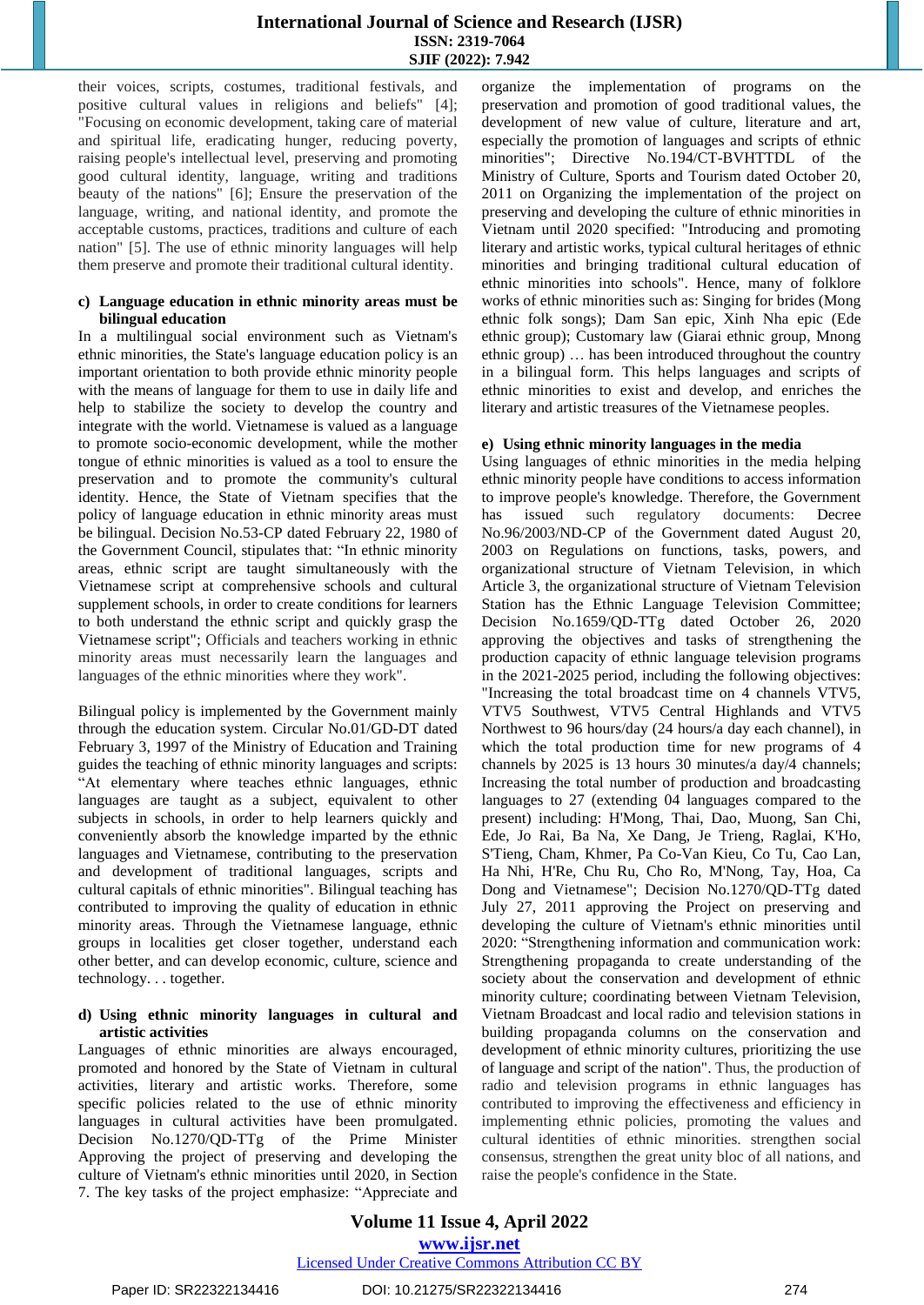# **International Journal of Science and Research (IJSR) ISSN: 2319-7064 SJIF (2022): 7.942**

### **f) Using ethnic minority languages in the legal field**

The Constitution stipulates that the People's Court ensures citizens of the Socialist Republic of Vietnam belonging to different ethnic groups have the right to use their own language and writing before the court. The Law on Organization of People's Courts in 2014 stipulated the language and script used at the People's Court: "The language used at the Court is Vietnamese. The Court guarantees to the participants who procedure have the rights to use their own language and script at the People's Court, in this case an interpreter is required"; Article 29 of the 2015 Criminal Procedure Code stipulates: "*The spoken and written language used in criminal proceedings is Vietnamese. Procedure participants have the right to use their own languages and scripts. In this case, an interpreter is required".* This principle has great socio-political and practical significance. On one hand it shows equality among different ethnic groups. On the other, it ensures that the trial is accurate and public. This provision is intended to ensure respect for the languages of ethnic minorities, and to ensure equal rights in proceedings for ethnic minorities.

#### **g) Improving and constructing writing system for ethnic minorities**

To implement the language policy, in ethnic minority areas, languages and writing systems of those ethnic groups are used simultaneously with the common languages and writing scripts.

Decision No.53-CP dated February 22, 1980 of the Government Council on guidelines for ethnic minority scripts, stipulated: 1/ Ethnic minorities, which do not have a writing script, may require their own set of rhymes in order to form their own language. Some ethnic minorities with ancient scripts prefer having a modern script according to the Latin alphabet with the aim of being closer to the common script. These requirements need to be respected and resolved step by step"; 2/ To make teaching and learning ethnic and common scripts more easily, conveniently for both ethnic minorities and the Kinh who need to learn ethnic writing systems, it is of utmost importance to construct or improve ethnic writing systems according to a set of rhymes close to the set of common written rhymes.

Implementing the aforementioned policy, the construction and development of scripts and compilation of ethnic books have achieved great accomplishments: the publishment of the alphabet and sound, rhyme system in the Jrai and Bahnar languages; the writing systems of the following ethnic minorities: Co-ho (in Lam Dong), Bru-Van Kieu, Paco-Ta Oi (in Binh Tri Thien, now the provinces of Thua Thien Hue, Quang Tri, Quang Binh); Latinized Thai, Ra-glai (in Ninh Thuan), Co Tu (in Quang Nam), Cham-Hroi, Bana-Krim, Hre (in Binh Dinh); Mnong (in Dak Nong and Dak Lak); Xtieng (in Binh Phuoc) [7].

#### **2) Some comments on ethnic minority language policies in the period 1975 to now**

In Việt Nam, the languages of ethnic minorities are always considered as one of the elements that make up the national cultural identity. Therefore, it can be seen that the ethnic minority language policy is always consistent, correct and fully demonstrates the principle of equality and solidarity among ethnic groups living together in Vietnam, that is:

- Affirming language equality: Vietnam has always had a policy of preserving and promoting the written language of 53 ethnic minorities. The preservation and promotion of the voice and writing of the 53 ethnic minorities is always in relation to the Vietnamese language and vice versa. Thanks to this policy, most of the ethnic minorities are able to use bilingualism.
- In order to preserve and promote the written language of the ethnic groups, Vietnam has introduced many appropriate guidelines and policies such as: the production, improvement and use of writing; the use of ethnic languages in the central and local mass media; the use of language in cultural and artistic activities; the use of language in judicial activities to ensure the rights of ethnic minorities. . .

From a linguistic perspective, it can be seen that this is the right policy of Vietnam to preserve ethnic minority languages. From a social perspective, it can be affirmed that ethnic minorities in Vietnam have equality in terms of ethnicity and language. However, the issue of language education and language use in ethnic minority areas in Vietnam currently has certain limitations. Example: there is a situation of writing disorder in ethnic minority areas; Policies to preserve ethnic minority languages are not specific, especially ethnic minority languages at risk of dying.

To preserve languages of ethnic minorities, the following solutions should be implemented:

- To adopt a policy of priority, advanced and intensive training for the teaching staff of ethnic minority languages.
- It is necessary to train and foster a contingent of qualified staff to meet the requirements of researching, exploiting, and introducing culture and arts in the spoken and written language of ethnic minorities.
- Localities with a large number of ethnic minorities need to regularly organize activities to preserve speech and writing such as: organizing festivals, teaching songs, folk tunes, folk games, and songs. gongs, worship songs,. . . These activities are considered to be the community link of ethnic minorities, actively contributing to the preservation and promotion of traditional cultural values of the ethnic groups. create the power to survive and develop.

# **2. Conclude**

Language is a symbol of culture, especially with a multilingual, multicultural country like Vietnam. In order to ensure cultural diversity, promote understanding and solidarity among ethnic groups, and at the same time be suitable for the economic development of the country, Vietnam has developed many policies on language, especially especially language policy for ethnic minorities. The voice and writing of religious organizations in Vietnam is always respected, equal rights guaranteed, maintained and helped develop, and protected activities of religious organizations by law to meet their requirements. on the use of ethnic characters to record books, write letters, copy

**Volume 11 Issue 4, April 2022 www.ijsr.net**

Licensed Under Creative Commons Attribution CC BY